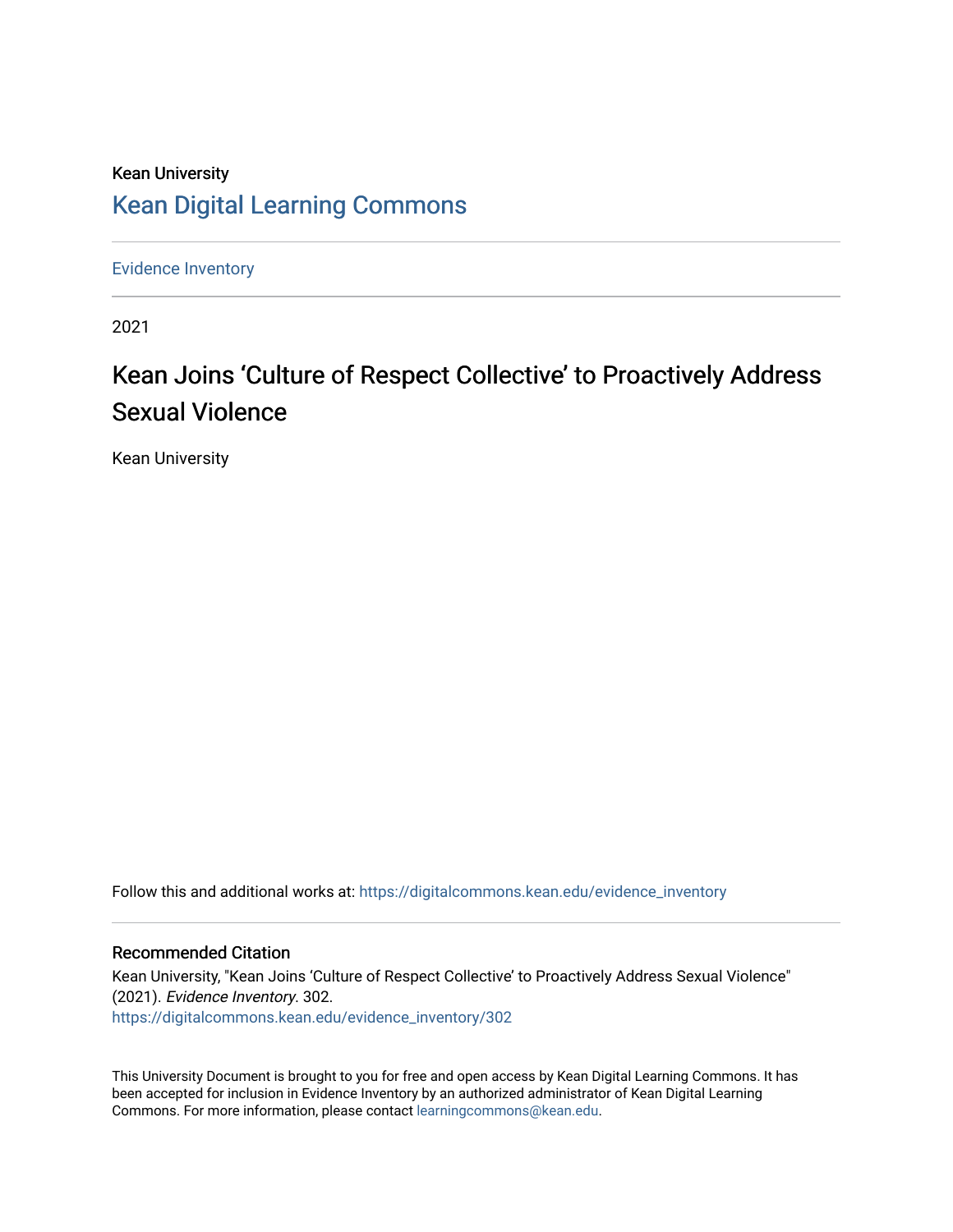### Kean Joins 'Culture of Respect Collective' to Proactively Address Sexual Violence

#### Abstract

Kean University has joined 20 colleges and universities from across North America in the [Culture of](https://cultureofrespect.org/) [Respect](https://cultureofrespect.org/) Collective, a program that takes a proactive approach to addressing sexual violence on college campuses.

#### Keywords

Standard II, Ethics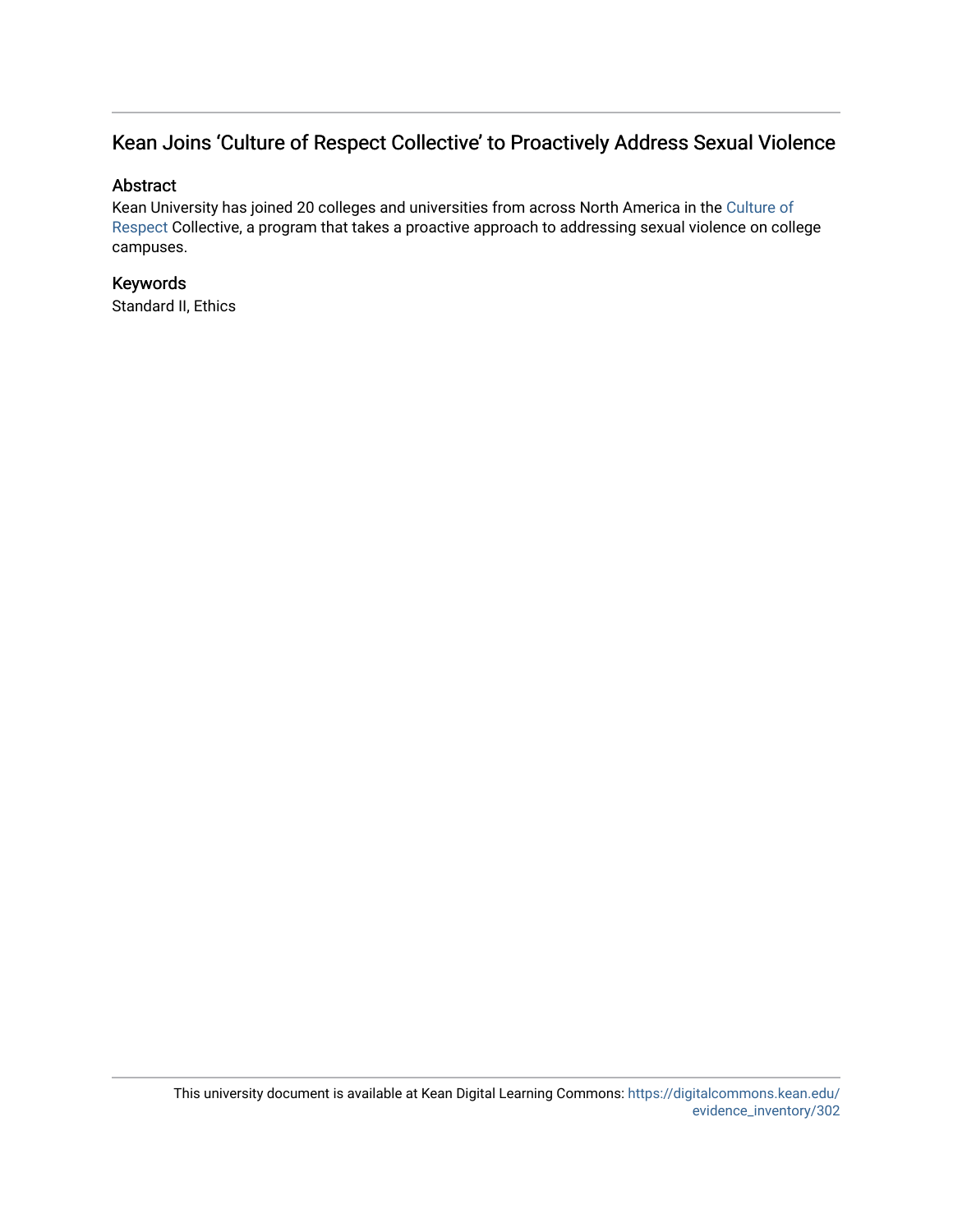# Return to Campus

A mask mandate is currently in place on campus. Learn more about the [University's](https://www.kean.edu/welcome-fall-2021-semester) health and safety protocols to help protect the campus community from COVID-19 and reduce the spread of the virus.

# Kean Joins 'Culture of Respect Collective' to Proactively Address Sexual Violence

**Mar 29, 2021**

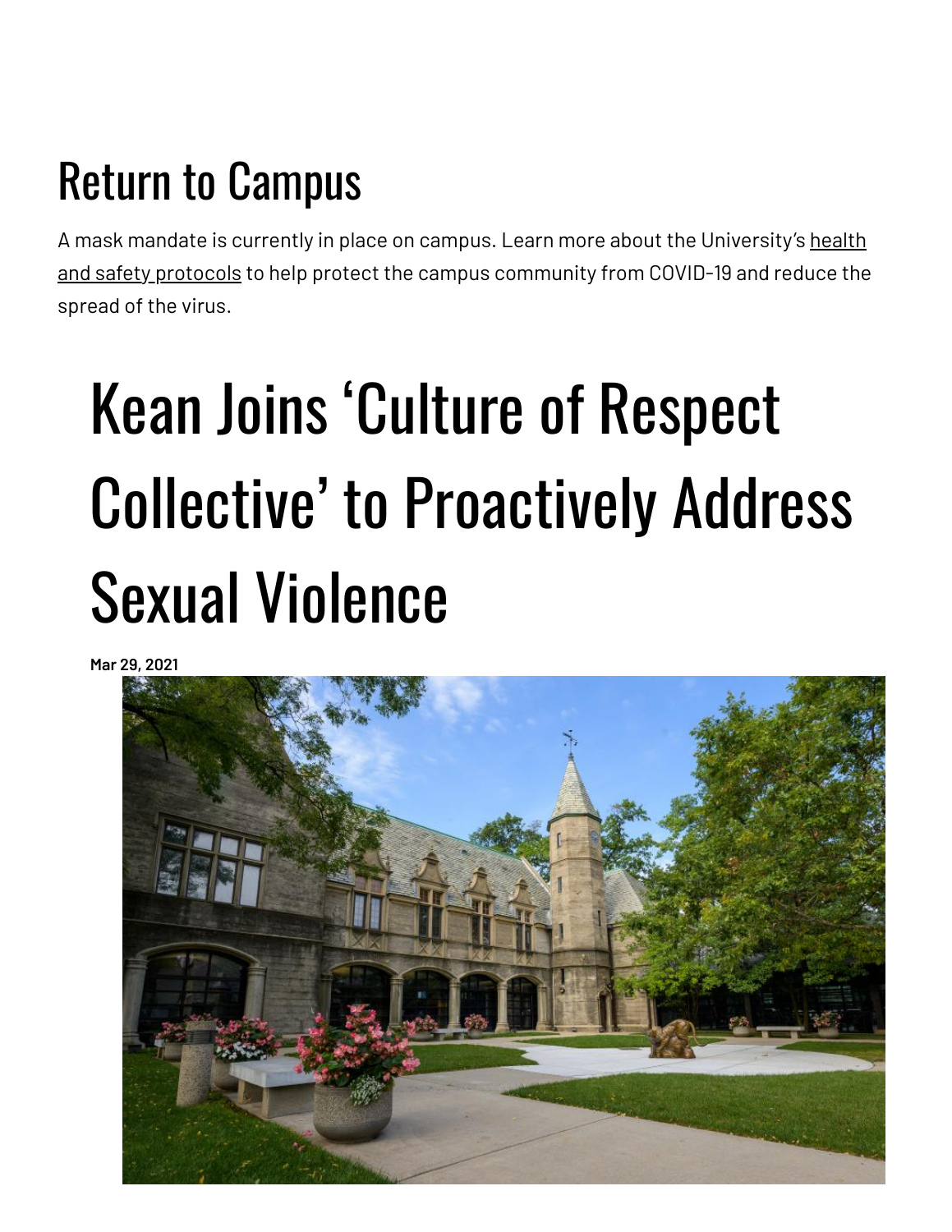Kean University has joined 20 colleges and universities from across North America in the Culture of [Respect](https://cultureofrespect.org/) Collective, a program that takes a proactive approach to addressing sexual violence on college campuses.

The two-year program from NASPA: Student Affairs Administrators in Higher Education helps universities and colleges create policies and programs that prevent sexual violence, communicate that violence is unacceptable and support survivors. Participating institutions are guided through self-assessment and organizational change, with support and technical assistance throughout.

"Kean has one of the safest college campuses in New Jersey, and we are proud of the campus environment that we have built," said Kean President Lamont O. Repollet, Ed.D. "We look forward to completing the Culture of Respect Collective rigorous self-assessment and developing other appropriate plans and actions to redouble our campus safety efforts."

Tamika Quick, executive director of diversity, equity and inclusion at Kean, said the University is part of the fifth cohort of NASPA's Culture of Respect Collective and was accepted into the program in February.

"The program is grounded in an expert-developed public health framework, crosscampus collaboration, and peer-led learning to make meaningful programmatic and policy changes," she said. "Culture of Respect aligns with Kean's values of building an equitable campus community for and with others."

To begin, Kean selected four chairpeople and formed a campus leadership team including staff, faculty and students. Student representatives were selected from various colleges and programs, student government, survivors, Greek life members and others.

"It is imperative to have representatives from across our institution on the campus leadership team so that we can think creatively and holistically about how to use our resources effectively," Quick said.

Graduate student Tibian Hassan '20, who is studying marriage and family therapy and serving as a graduate assistant in Student Health Services, is a student team member.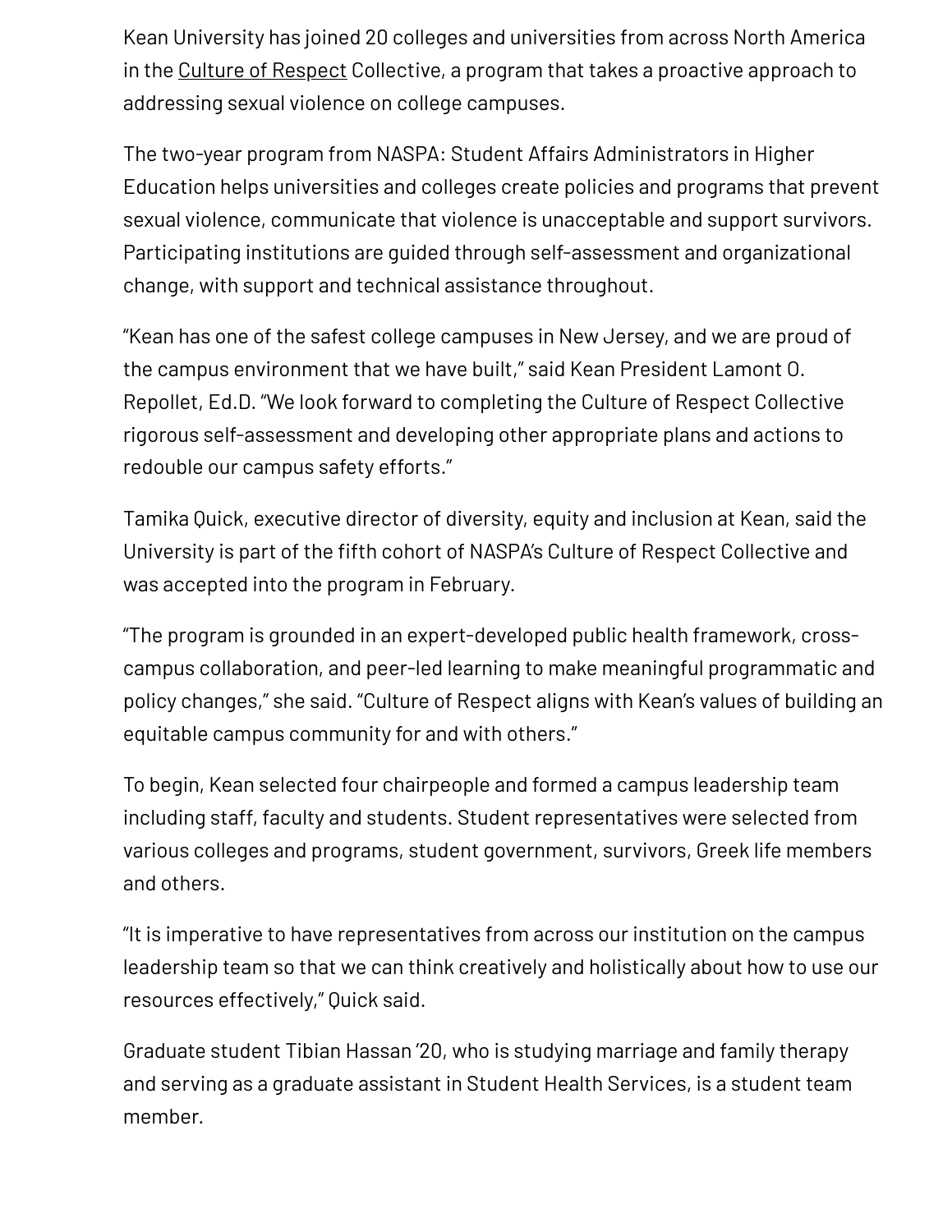"Being involved and especially taking on leadership positions allows me to be able to make the difference I want to see not only at Kean but in my current and future community," she said.

"I believe it is important to stress that if we see something we should speak up," Hassan added. "We also should be teaching young men and women how to protect themselves, having conversations about consent, speaking out against all forms of violence, and admitting that it does happen in our communities."

Kean will take part in a core evaluation and work with Culture of Respect staff to analyze the results and develop an implementation plan. Included will be short-, medium- and long-term goals to strengthen Kean's efforts and capacity to prevent and respond to campus sexual assault violence.

In addition to Quick, the co-chairs of the initiative at Kean are Kevin Harris, director of the Office of Affirmative Action Programs; Catricia Shaw, managing assistant director of the Office of Affirmative Action Programs; and Nicole Rodriguez, director of the Office of Community Standards and Student Conduct.

| <b>Campus and Community</b> |  |
|-----------------------------|--|
| <b>News</b>                 |  |
| <b>Events</b>               |  |
| <b>Experts</b>              |  |
| <b>Kean in the News</b>     |  |
| <b>News Archive</b>         |  |

Kean University

Tagged